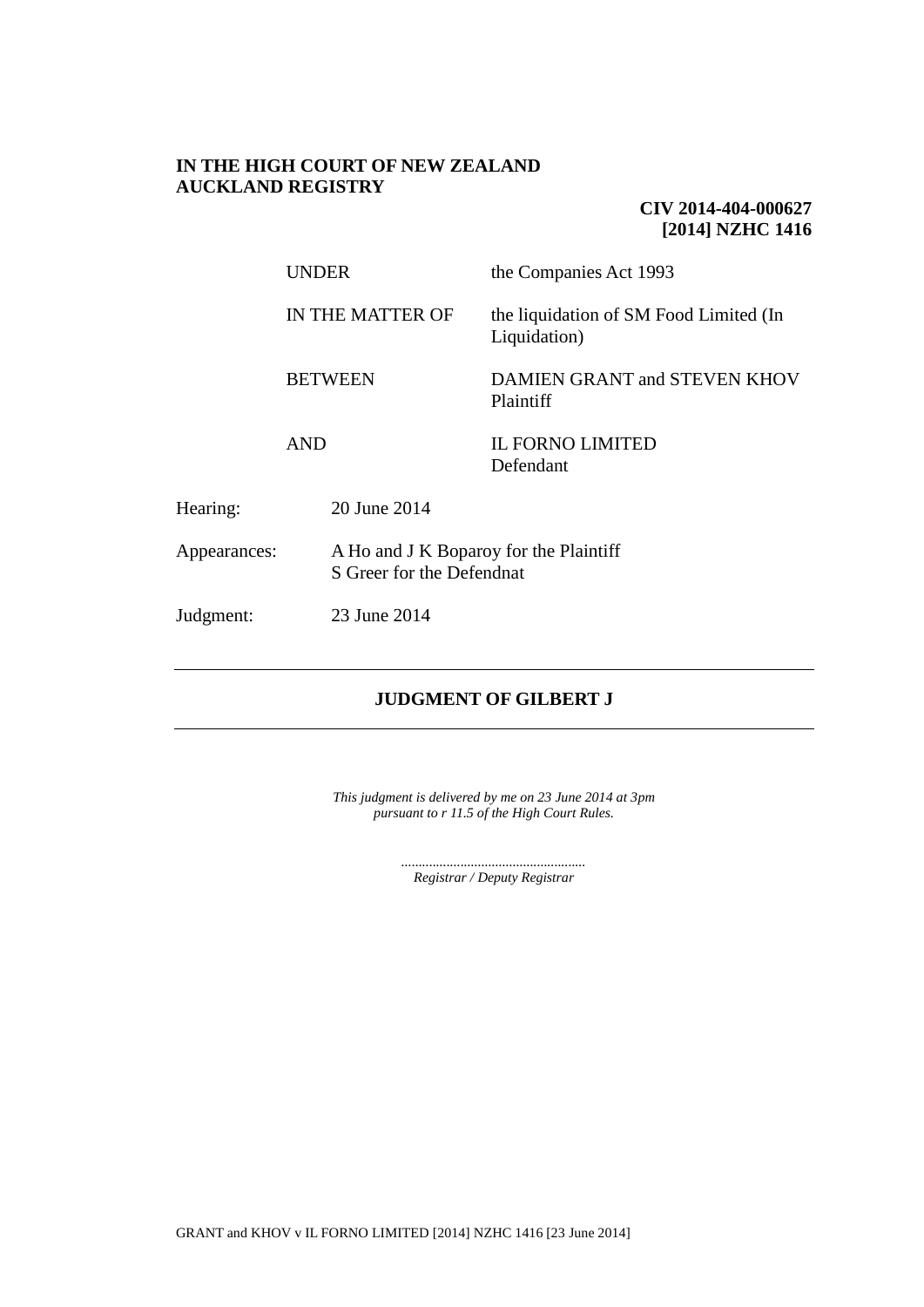## **Introduction**

[1] The liquidators of SM Food Limited apply to set aside as a voidable transaction a payment of \$8,063.06. This payment was allegedly made by the company to one of its creditors, Il Forno Limited, on 3 May 2013, four days before the company was placed in liquidation.

[2] Il Forno accepts that the payment was made within the specified period, at a time when SM Food was unable to pay its debts, and that there is no defence available under s 296(3) of the Companies Act 1993. However, it opposes the application on the following grounds:

- (a) The notice served by the liquidators pursuant to s 294 of the Act is defective because it does not specify the transaction to be set aside.
- (b) The relevant transaction was between Il Forno and Skipper Trustees Limited, the sole shareholder of SM Food, not SM Food.
- (c) The liquidators have not proved that the transaction was an insolvent transaction in terms of s 292(2) of the Act because they have not proved that the payment enabled Il Forno to receive more towards satisfaction of its debt than it would receive, or would be likely to receive, in the company's liquidation.

### **The transaction**

[3] SM Food appears to have been insolvent well before it was placed in liquidation in May 2013. Its financial statements for the year ended 31 March 2012 disclose that its total liabilities exceeded its total assets by more than \$650,000. In the following year its liabilities exceeded its assets by over \$850,000. The company's trading was supported by substantial shareholder advances. The balance outstanding to Skipper Trustees as at 31 March 2012 in respect of its shareholder advances was approximately \$357,000. By 31 March 2013, this had increased to \$1,294,250.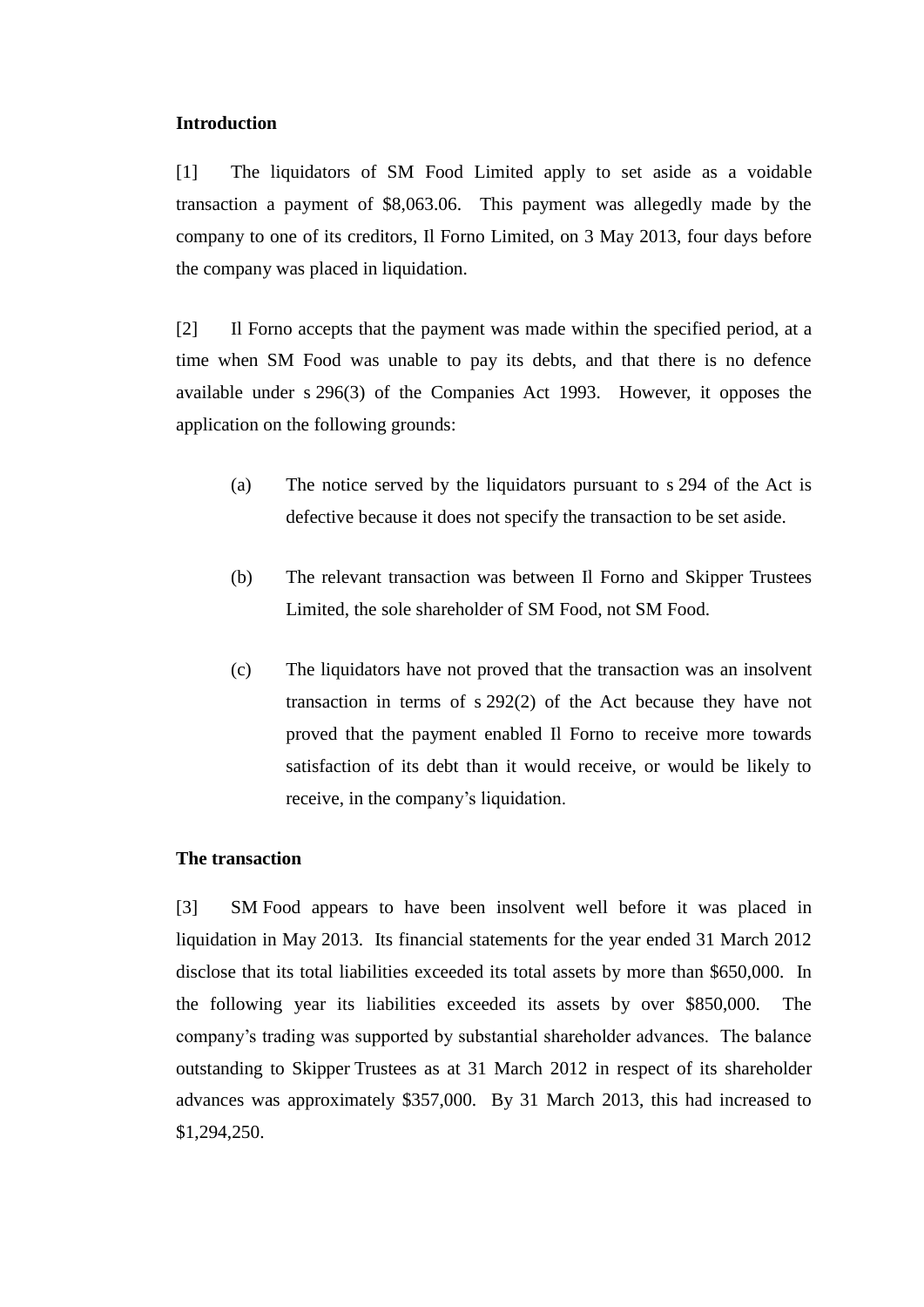[4] Il Forno operates a bakery and café business. It supplied bread to SM Food to the value of \$3,759.75 on credit. On 8 April 2013, Il Forno served a statutory demand and on 17 April 2013 it appeared as a creditor in support of a liquidation application by another creditor, European Foods Limited. European Foods received payment of its debt following which Il Forno was substituted as the plaintiff in the winding up proceedings.

[5] On 1 May 2013, Skipper Trustees and Il Forno entered into a deed of settlement in the following terms:

**THIS DEED** dated the 1<sup>st</sup> day of May 2013

**BETWEEN SKIPPER TRUSTEES LIMITED** ("Skipper")

**AND IL FORNO LIMITED** ("Il Forno")

### **BACKGROUND**

A. Il Forno entered into an agreement with Seafood and More Limited (now known as SM Food Limited) to provide goods which are yet to be paid for. This debt has been accruing interest and costs.

B. An application to put SM Food into liquidation was made by European Foods Limited. Il Forno filed an appearance to substitute as the plaintiff in liquidation proceedings against SM Food Limited. The High Court has made an order substituting Il Forno as creditor in place of the original plaintiff, European Foods Limited.

C. Skipper is the shareholder of SM Food Limited. Skipper has agreed to repay all debt owing to Il Forno by SM Food Limited in consideration for Il Forno withdrawing liquidation proceedings against SM Food Limited and the Court discontinuing such liquidations (sic) proceedings.

#### **THE PARTIES AGREE AS FOLLOWS:**

1. Il Forno will accept a payment of \$8,063.06 inclusive of GST (the "Settlement Amount") from Skipper in full and final settlement of all matters between Il Forno, SM Food Limited and Skipper. This payment shall be made in consideration of: (i) Il Forno agreeing to withdraw liquidation proceedings against SM Food Limited; and (ii) the Court ordering that such proceedings are discontinued (together, the "Conditions").

2. Skipper agrees that it shall pay the Settlement Amount into its Solicitors' Trust Account and procure that a solicitor's undertaking is given to Il Forno's solicitors that upon satisfaction of the Conditions, the Settlement Amount shall be immediately paid in cleared funds to Il Forno (the "Undertaking").

3. Il Forno reserves the right to not withdraw liquidation proceedings against SM Food Ltd in the event that: (i) the Conditions cannot be satisfied;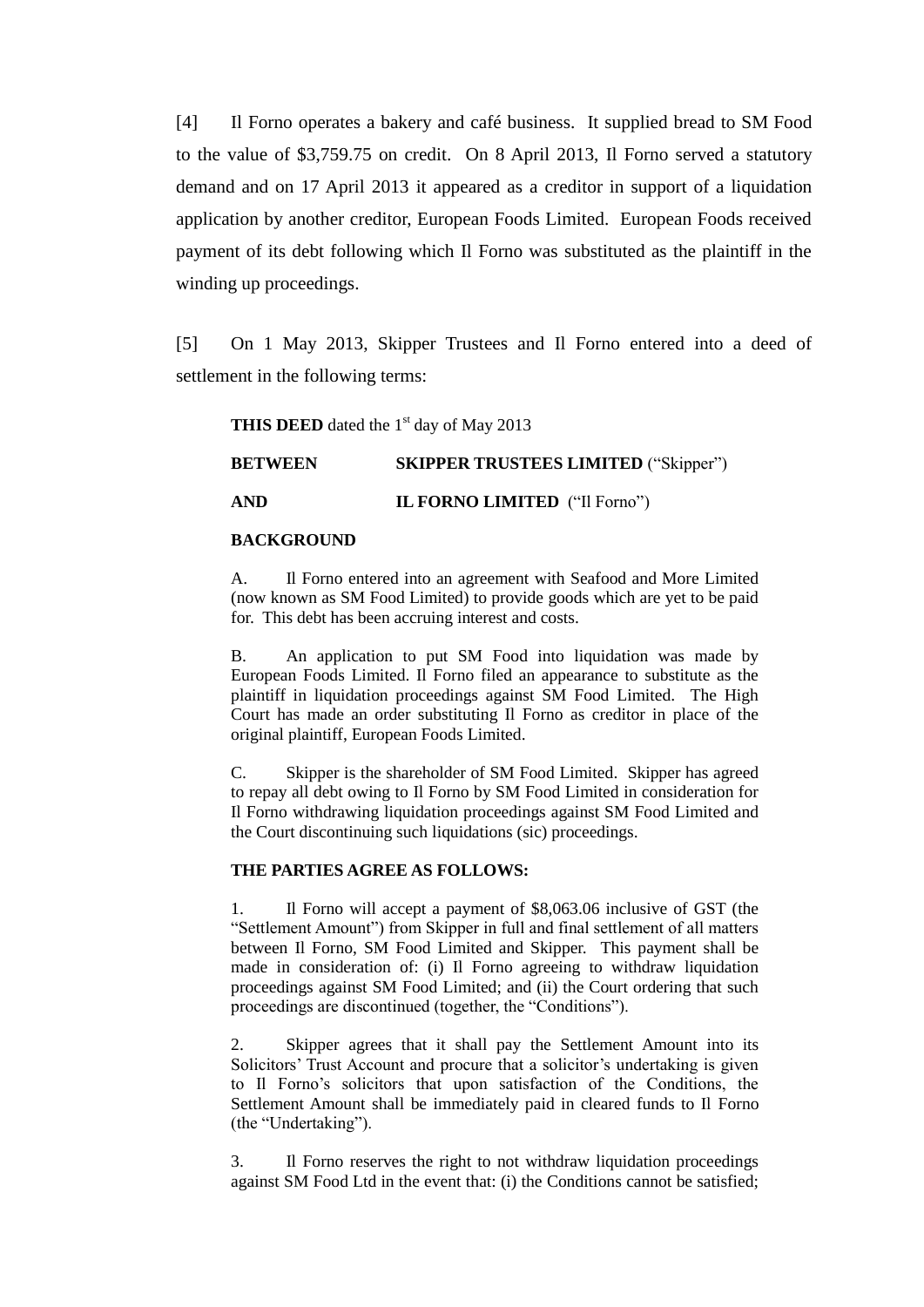or (ii) the Undertaking has not been received prior to the commencement of the 3 May 2013 hearing of the liquidation proceeding.

4. This deed may be executed in two or more counterparts and the counterparts together may constitute one binding document providing that each party has signed one counterpart.

[6] That same day, 3 May 2013, Skipper Trustees paid the sum of \$8,063.06 to its solicitors, Wynn Williams. The amount was receipted into Wynn Williams' Trust account in the name of Skipper Trustees. The money was immediately transferred to the trust account of Daniel Overton Goulding, Il Forno's solicitors. The liquidation proceeding was discontinued by Il Forno that day.

[7] On 5 May 2013, Il Forno issued a tax invoice to Skipper Trustees for \$8,063.06 in respect of the payment made under the deed. It also issued a credit note to SM Food for \$4,186.05 plus GST. This comprised the sum of \$3,269.35, being the bad debt due from SM Food which was written off, unrecovered costs of \$838.81, and late fees written off of \$77.89 (plus GST in each case).

[8] On 7 May 2013, Skipper Trustees resolved to place SM Food in liquidation.

# **Was the notice defective?**

[9] Section 294(2)(c) of the Act sets out the requirements of the notice a liquidator must file and serve in order to set aside a voidable transaction under s 292. One of these requirements is that the notice must specify the transaction to be set aside.

[10] The liquidators' notice described the transaction they sought to avoid in the following terms:

## **1 This document notifies you that:**

1.1 Damien Grant and Steven Khov as liquidators of SM Foods Limited (In liquidation) ("the company") want to have set aside the following transaction by the company that are voidable under section 292 of the Companies Act 1993 ("the Act"):

a 03/05/13 \$8,063.06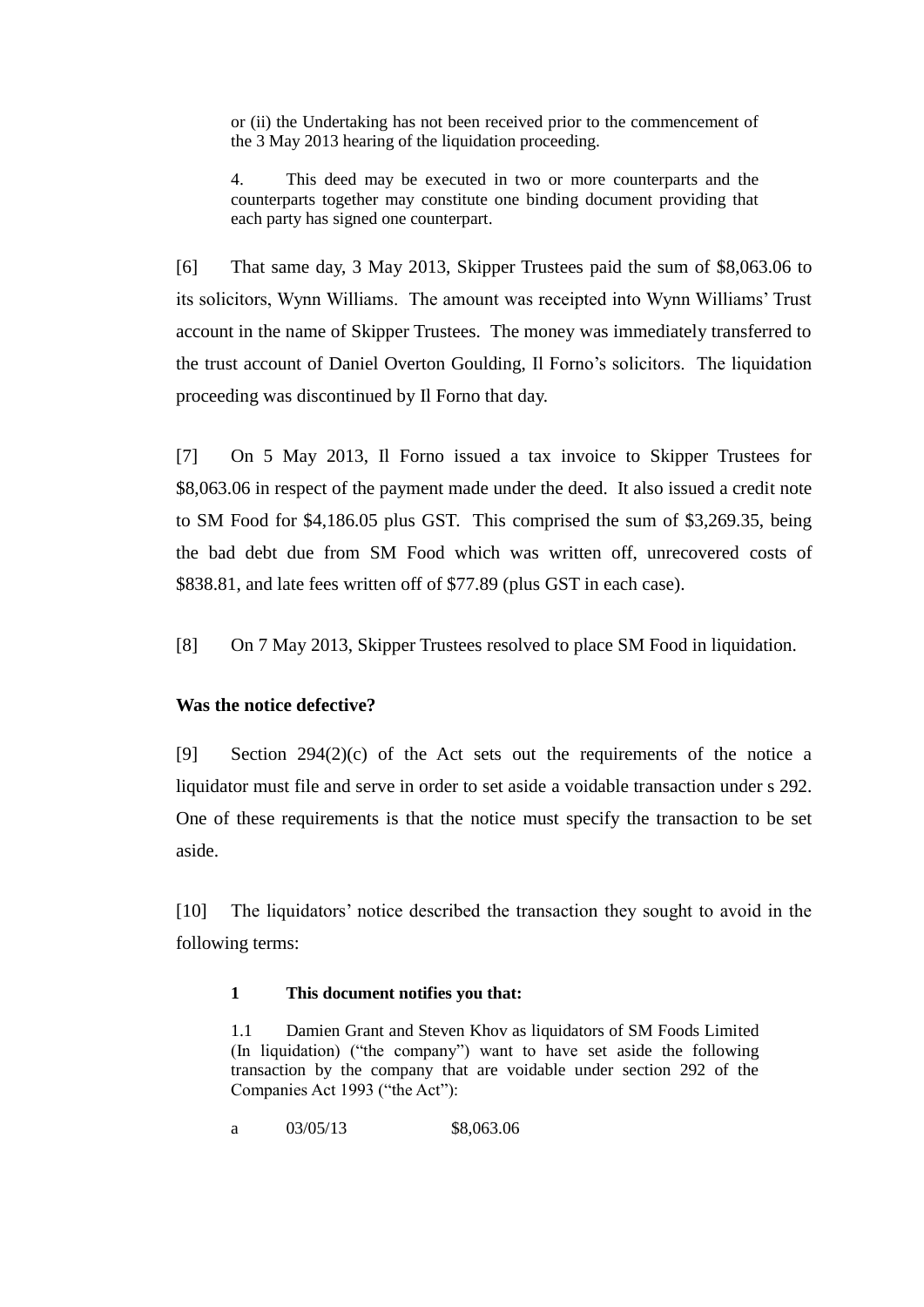[11] Mr Greer submits that the liquidators' description of the transaction does not sufficiently specify the transaction because it does not identify:

- (a) The type of transaction, namely that it was a payment.
- (b) The form of the transaction, namely an electronic funds transfer from Wynn Williams solicitors' trust account to the trust account of Daniel Overton Goulding.
- (c) The parties to the transaction.
- (d) The representative capacities of the parties to the transaction, namely Wynn Williams on behalf of Skipper Trustees and Daniel Overton Goulding on behalf of Il Forno.

[12] I do not accept Mr Greer's submission. The notice must be read as a whole, as he accepts. It is clear from reading the notice as a whole that the transaction referred to was allegedly between SM Food and Il Forno and involved a payment of \$8,063.06 on 3 May 2013. This is clear from reading cl 1.1 and cl 1.6 of the notice which relevantly states:

- 1.6 In giving this notice, the liquidators rely on the following grounds:
- …
- b The **payment** enabled Il Forno Limited to receive more towards the satisfaction of their debt than they would be likely to receive in the company's liquidation. (emphasis added).

[13] The notice was clear. There could be no doubt that the transaction the liquidators were referring to in their notice was the payment of \$8,063.06 made to Il Forno on 3 May 2013.

# **Was the transaction between SM Food and Il Forno?**

[14] Mr Ho submits that the payment made by Skipper Trustees to Il Forno was a payment on behalf of SM Food for the following reasons: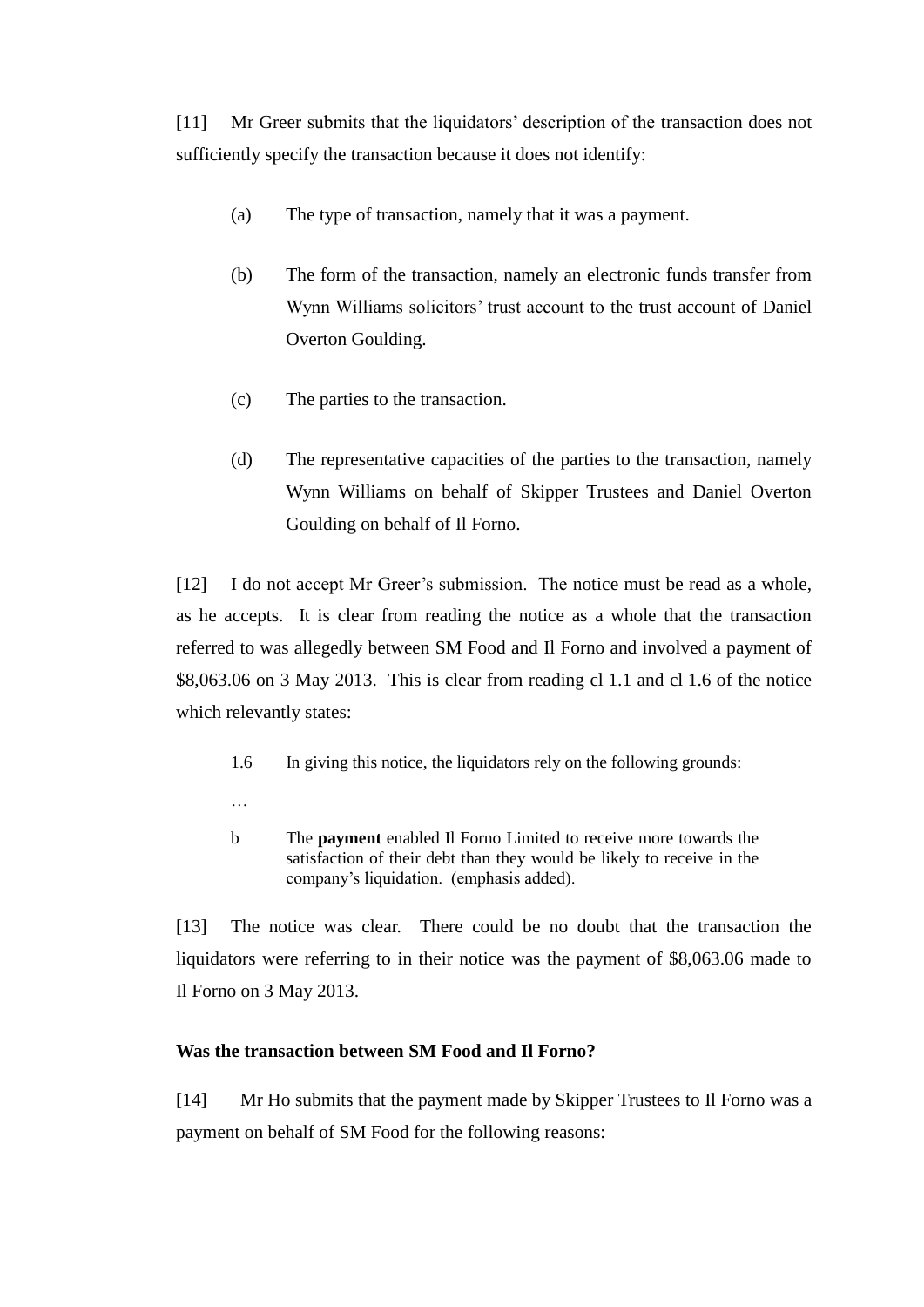- (a) Skipper Trustees had made substantial shareholder advances in the past to enable SM Food to pay its creditors.
- (b) All such advances were recorded in the balance sheet of SM Food as current liabilities and were repayable to Skipper Trustees on demand.
- (c) Il Forno negotiated the arrangement with SM Food's solicitors.
- (d) The solicitors acting for Skipper Trustees and SM Food advised that Skipper Trustees was making the payment in its capacity as shareholder of SM Food.

[15] In these circumstances, Mr Ho submits that, in substance, the payment was made by Skipper Trustees to SM Food and then from SM Food to Il Forno and would have been recorded in SM Food's financial records as an advance by Skipper Trustees.

[16] I do not accept this submission. The solicitors on both sides of the transaction were well aware that SM Food was insolvent and was likely to be placed in liquidation within days. They knew that any payment made by SM Food would almost inevitably be clawed back by a liquidator. The whole arrangement was designed to protect Il Forno from such an outcome. It was therefore essential that the payment was not made by SM Food.

[17] Although Skipper Trustees had made substantial shareholder advances to SM Food to enable it to pay its creditors in the past, a further such advance would not have achieved the desired objective in this instance and is not what occurred. Skipper Trustees did not advance monies to SM Food to enable it to pay its debt to Il Forno. Rather, it entered into a deed with Il Forno in terms of which it incurred an obligation to pay monies to Il Forno for which consideration was provided. The payment Skipper Trustees made was in discharge of that obligation. The amount paid substantially exceeded the debt due by SM Food to Il Forno but did not result in that debt being paid. This is confirmed by the fact that Il Forno issued a credit note writing off the debt due from SM Food as an irrecoverable bad debt, which it was.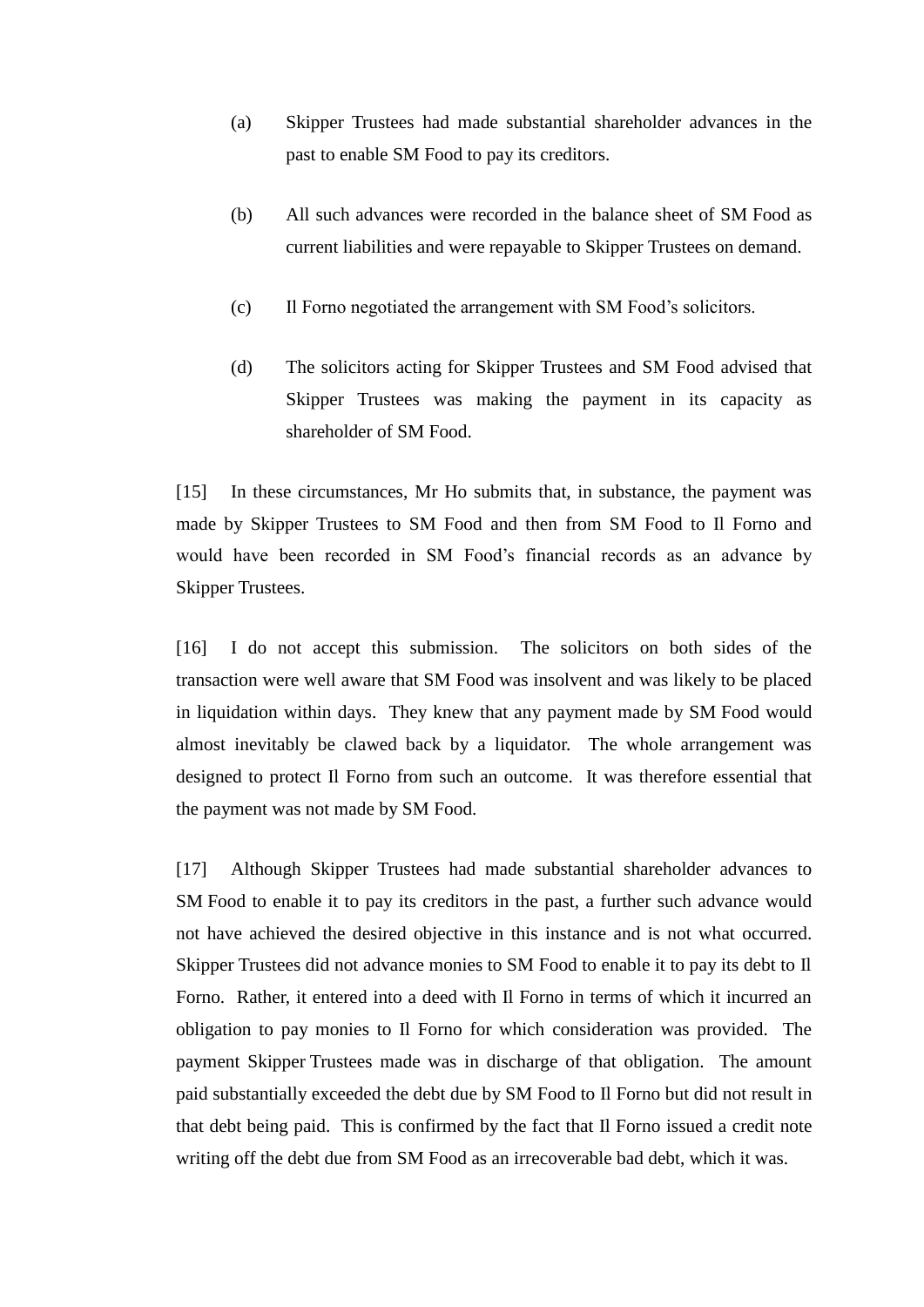[18] The creditors of SM Food were not disadvantaged by the transaction because SM Food did not pay the debt. The transaction had the effect of reducing the overall amount due to unsecured creditors by the amount of the debt owed to Il Forno. Mr Greer rightly accepts that Skipper Trustees has no right to claim against SM Food for the payment it made and is not entitled to prove in the liquidation for this sum or any part of it.

[19] Mr Ho accepts that at all times while the money was held in Wynn Williams' trust account, it belonged to Skipper Trustees. If Skipper Trustees had been placed in liquidation at that time, the funds would be payable to the liquidator of Skipper Trustees. SM Food could have no claim to the money. Equally, if Skipper Trustees had been placed in liquidation after the money was paid to Il Forno, the liquidator would have been entitled to avoid the transaction, as a transaction by Skipper Trustees, assuming the criteria set out in s 292 were satisfied.

[20] I conclude that the transaction was not a transaction by SM Food.

### **Was this an insolvent transaction?**

[21] My conclusion that the payment was made by Skipper Trustees on its own behalf and was not a transaction of SM Food is sufficient to dispose of the application. Mr Greer argues that the application should be dismissed in any event because the liquidator has not proved that this was an insolvent transaction in that the payment enabled Il Forno to receive more towards satisfaction of its debt than it would receive, or would be likely to receive, in the company's liquidation. Mr Greer argues that the liquidators have not provided sufficient information about the prospect of paying creditors by pursuing claims against SM Food's director.

[22] I do not accept this submission. The most recent financial statements of SM Food, which are for the year ended 31 March 2012, show total assets of \$1,270,431 exceeded by total liabilities of \$1,929,061. The deficiency in shareholder's funds of \$658,630 would have been far greater had goodwill not been accounted for at \$1,527,000. The liquidators have provided evidence that there are four secured creditor claims totalling \$13,257.36, two preferential creditors with